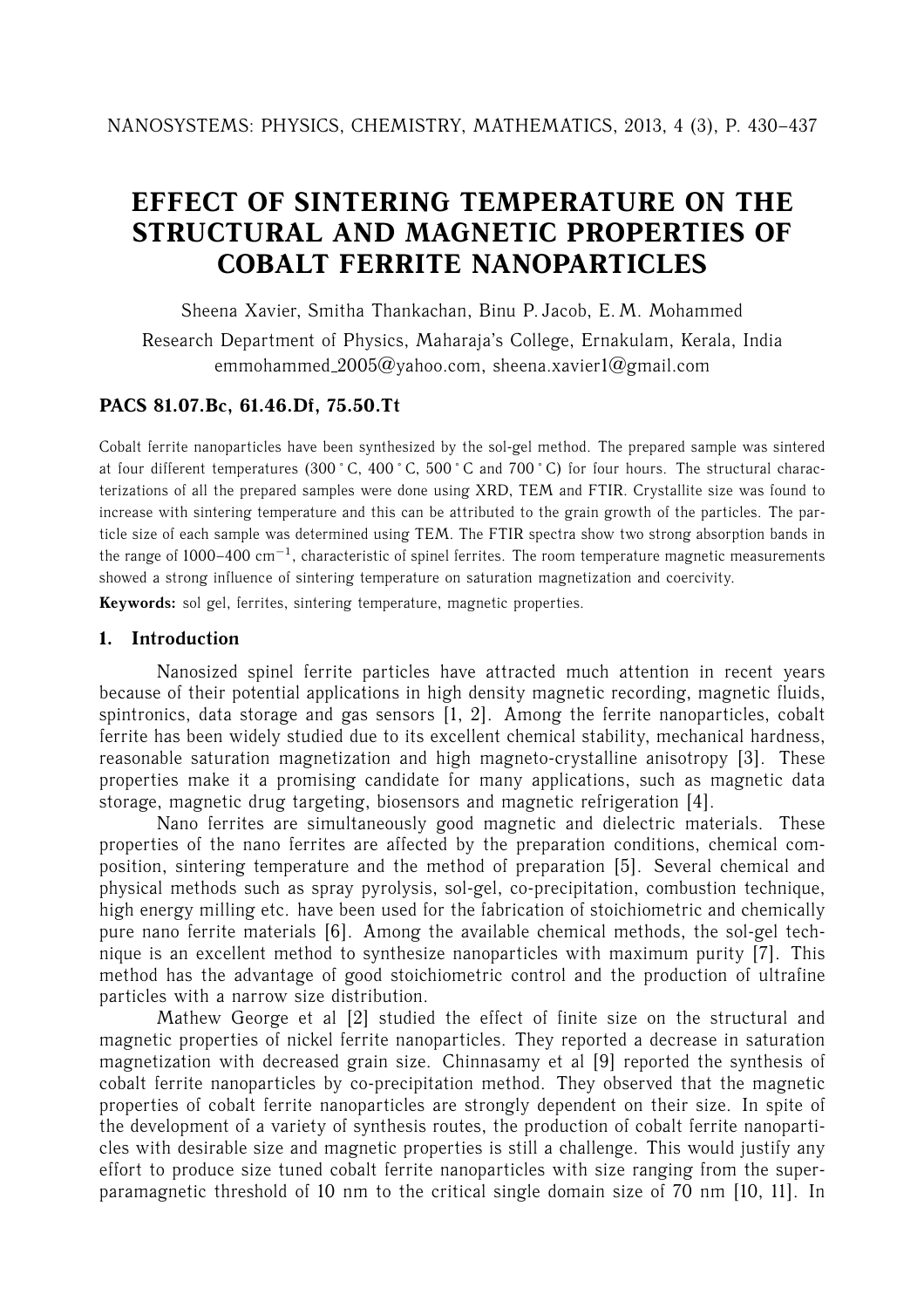the present paper, the structural and magnetic properties of nanocrystalline cobalt ferrite in relation to sintering temperature were investigated.

## **2. Experimental**

## **2.1. Synthesis**

Nano particles of cobalt ferrite were synthesized by the sol-gel combustion method. A stoichiometric ratio of cobalt nitrate and ferric nitrate (AR grade MERCK) were dissolved in ethylene glycol using a magnetic stirrer. The solution was then heated at  $60\degree C$  for 3 hours until a wet gel of the metal nitrates was obtained. The gel was then dried at 120 °C. This resulted in the self ignition of the gel producing a highly voluminous and fluffy product. The combustion can be considered as a thermally induced redox reaction of the gel wherein ethylene glycol acts as the reducing agent and the nitrate ion acts as an oxidant. The nitrate ion provides an oxidizing environment for the decomposition of the organic component. The obtained powder was ground well and divided into four portions. They were sintered for four hours in a muffle furnace at four different temperatures 300, 400, 500 and 700 ˚ C.

## **2.2. Characterization**

The cobalt ferrite samples were characterized by an X-ray powder diffractometer (XRD, Bruker AXS D8 Advance) using Cu-K $\alpha$  radiation ( $\lambda = 1.5406$ Å) at 40 kV and 35 mA. Lattice parameter was calculated assuming cubic symmetry. The crystal structure, crystallite size and X-ray density were determined. The particle size was determined by subjecting the sample to Transmission Electron Microscopy (Philips, CM200). Wavelength Dispersive X-ray Fluorescence (WD-XRF) Spectrometer (Bruker S4-Pioneer) was used for elemental analysis. The Fourier transform infrared (FTIR) absorption spectra of the samples were recorded using FTIR spectrometer (Thermo Nicolet, Avatar 370) in the wave number range 4000–400 cm*−*<sup>1</sup> with Potassium bromide (KBr) as binder. The Magnetic characterization was carried out using a vibrating sample magnetometer (VSM; Lakeshore 7410) at room temperature up to a maximum field of 20kOe.

#### **3. Results and Discussion**

#### **3.1. Structural Analysis**

The XRD patterns of  $\text{CoFe}_2\text{O}_4$  nanoparticles sintered at 300, 400, 500 and 700 °C are depicted in Fig. 1 and are typical of spinel structure.

Comparing the XRD pattern with the standard data (JCPDS PDF card No. 22- 1086), the formation of cobalt ferrite nanoparticles was confirmed. The sample sintered at 700 ˚ C showed an extra peak, indicating the formation of hematite phase at this temperature. The diffraction peaks are broad because of the nanometer size of the crystallite. The crystallite size 'D' of the samples has been estimated from the broadening of XRD peaks using the Scherrer equation [7].

$$
D = \frac{K\lambda}{\beta \cos \theta} \tag{1}
$$

The lattice parameter 'a' is calculated for prominent peak (311) using Bragg's equation.

$$
a = d_{hkl}\sqrt{h^2 + k^2 + l^2}
$$
 (2)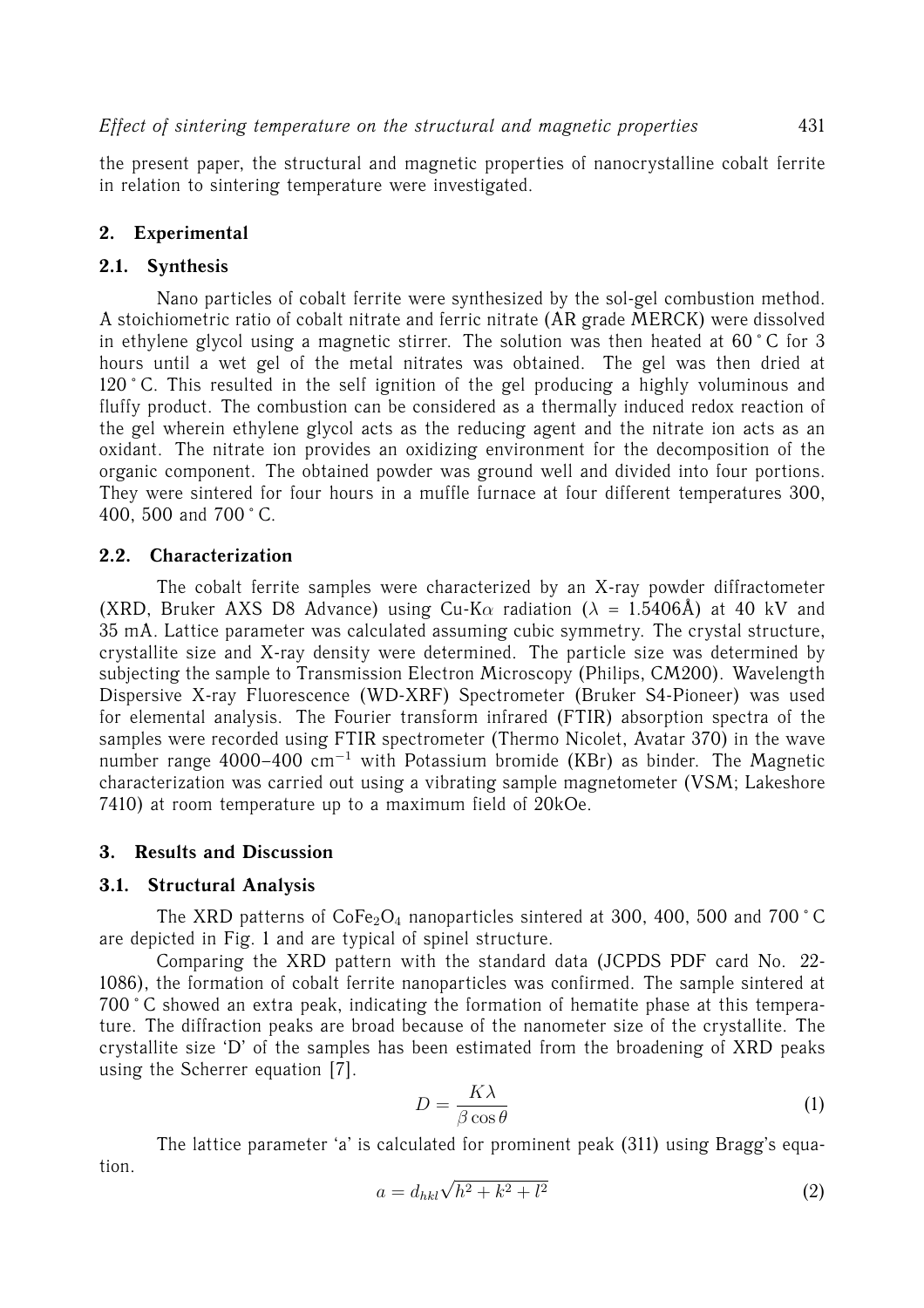

Fig. 1. XRD patterns of  $\text{CoFe}_2\text{O}_4$  sintered at (a) 300 °C, (b) 400 °C, (c)  $500 \degree C$ , (d)  $700 \degree C$ 

The actual X-ray density,  $\rho_x$  was calculated using the formula

$$
\rho_x = \frac{8M}{Na^3} \tag{3}
$$

where, 'M' is the molecular weight, 'N' is Avogadro's number and 'a' is the lattice parameter. Calculated values of lattice parameter, crystallite size and X-ray density of all the samples are listed in Table 1.

Table 1. Lattice parameter, crystallite size, X-ray density and vibrational frequency band positions of  $CoFe<sub>2</sub>O<sub>4</sub>$ 

| Sintering   | Lattice   | Crystallite | $X$ -ray | $\nu$           | $\nu2$          |
|-------------|-----------|-------------|----------|-----------------|-----------------|
| temperature | parameter | size        | density  | $\rm (cm^{-1})$ | $\rm (cm^{-1})$ |
|             | (nm)      | $D$ (nm)    | (g/cc)   |                 |                 |
| 300         | 0.841     | 12.82       | 5.243    | 575             | 397             |
| 400         | 0.836     | 18.47       | 5.330    | 581             | 399             |
| 500         | 0.842     | 19.72       | 5.217    | 575             | 399             |
| 700         | 0.838     | 52.49       | 5.306    | 580             | 405             |

The crystallite size was observed to increase with higher sintering temperatures. It has been reported that the sintering process generally decreases lattice defects and strain, but this technique can cause the coalescence of smaller grains, resulting in an increased average grain size for the nanoparticles [12]. Calculated values of lattice parameter of cobalt ferrite samples were in close agreement with standard data [13].

#### **3.2. WD-XRF Analysis**

The stoichiometry of the powder samples were checked by WD-XRF analysis. The composition of the elements present in the sample sintered at 400 ˚ C is shown in Table 2.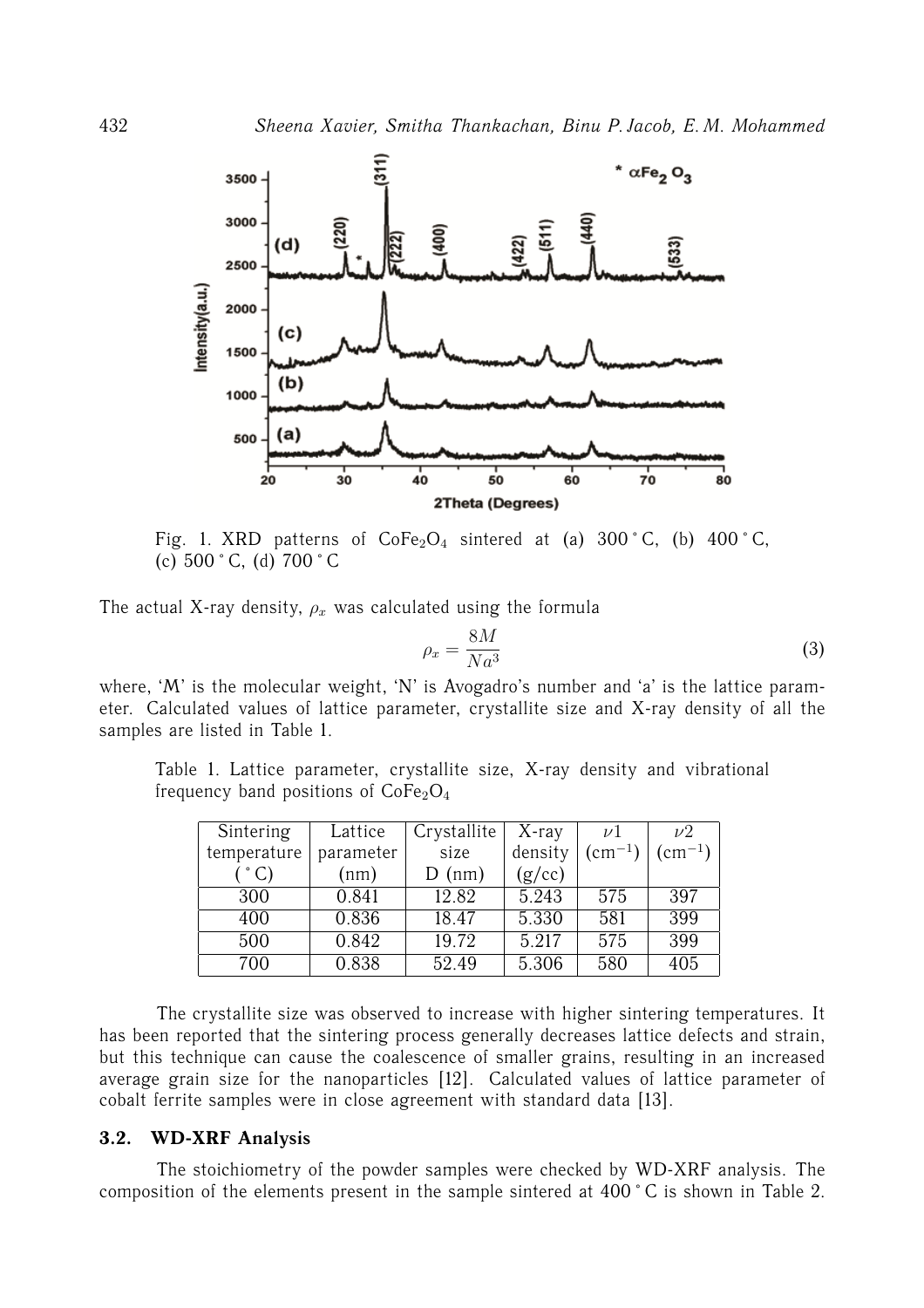From the table it is obvious that the samples show the expected stoichiometry. No trace of any impurity was found. This indicated the purity of the samples.

|    |       | Elements present   Expected (wt. $\%$ )   WD - XRF (wt. $\%$ ) |
|----|-------|----------------------------------------------------------------|
|    | 25.11 | 25.25                                                          |
| Fρ | 47.61 | 47.30                                                          |
|    | 27.26 | 27.30                                                          |

Table 2. Elemental analysis of  $\text{CoFe}_2\text{O}_4$ 

## **3.3. TEM Analysis**

Fig. 2 shows the TEM image of  $\text{CoFe}_2\text{O}_4$  sample sintered at 400 °C. In the figure most of the nanoparticles appear with an almost spherical shape and are agglomerated. The average particle size determined from TEM analysis was 28 nm, which was found to be in reasonable agreement with the figure obtained from XRD analysis.



Fig. 2. TEM image of  $CoFe<sub>2</sub>O<sub>4</sub>$  sintered at 400  $^{\circ}$  C

# **3.4. FTIR Analysis**

Ferrite possesses the structure of mineral spinel  $MgAl<sub>2</sub>O<sub>4</sub>$ . It crystallizes in the cubic form with the space group Fd3m. Ferrite can be considered as a continuously bonded crystal with atoms bonded to all nearest neighbours by equivalent forces [14]. In the wave number range 1000–300 cm*−*<sup>1</sup>, the infrared bands of solids are usually assigned to vibration of ions in the crystal lattice. FTIR spectra of the investigated samples are shown in Fig. 3.

Two main broad metal-oxygen bands are seen in the IR spectra of all spinels, and ferrites in particular. The highest one (ν1) generally observed in the range 600–550 cm*−*<sup>1</sup>, corresponds to intrinsic stretching vibrations of the metal at the tetrahedral site, whereas the lowest band ( $\nu$ 2), usually observed in the range 450–385 cm<sup>-1</sup>, is assigned octahedralmetal stretching [15]. The spectra showed prominent bands near 3400 and 1600 cm*−*<sup>1</sup>,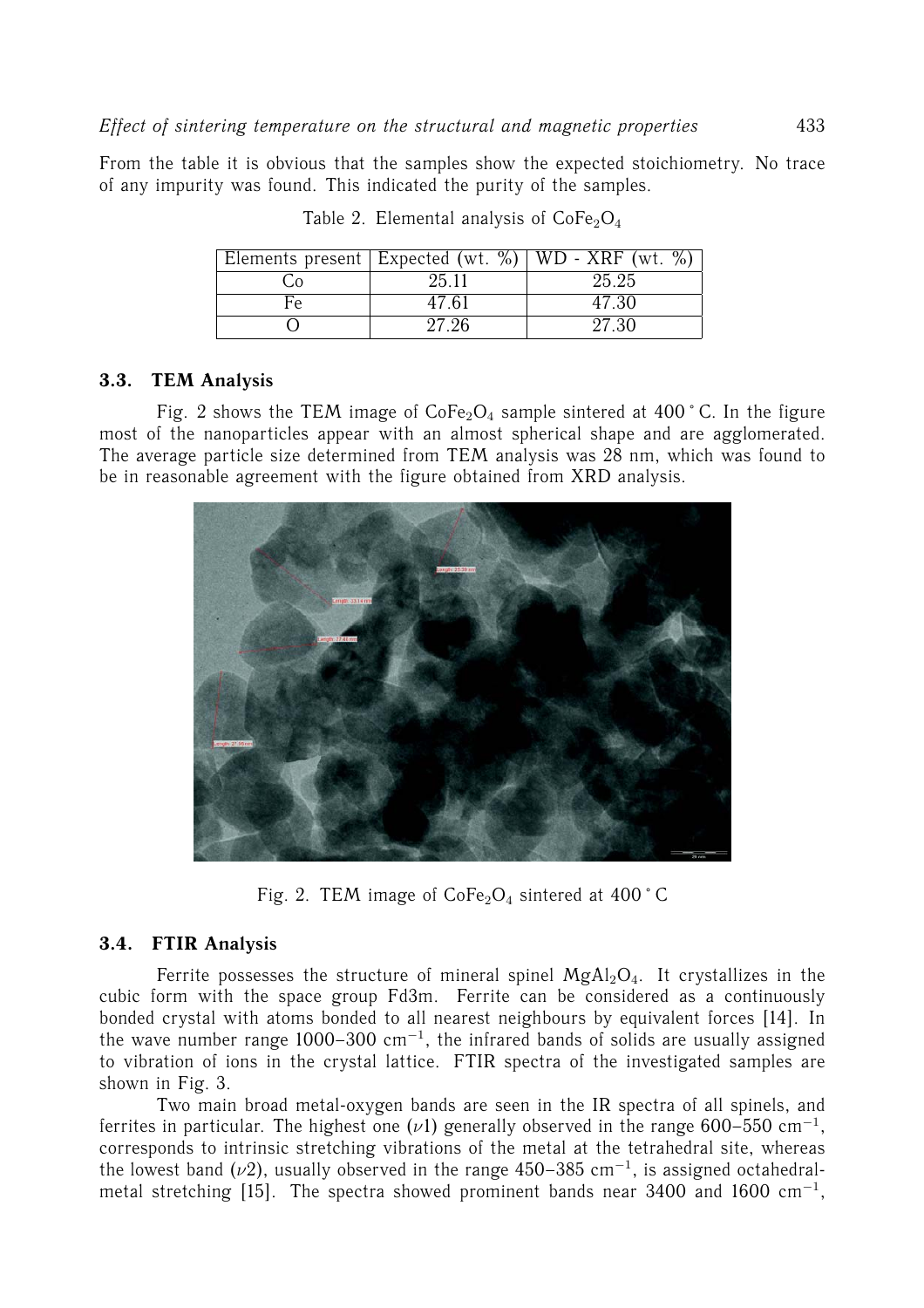which were attributed to the stretching modes and H-O-H bending vibrations of the free or absorbed water. The vibrational frequencies of IR bands are listed in table 1, which are in agreement with the reported values.



Fig. 3. FTIR spectra of  $\text{CoFe}_2\text{O}_4$  sintered at (a) 300 °C (b) 400 °C (c)  $500 \degree C$  (d)  $700 \degree C$ 

#### **4. Magnetic Properties**

Hysteresis loops were measured to determine magnetic parameters such as the saturation magnetization M*s*, coercivity H*<sup>c</sup>* and remnant ratio R for all the samples. Fig. 4 shows the typical magnetic hysteresis loops of  $CoFe<sub>2</sub>O<sub>4</sub>$  sintered at 300, 400, 500 and  $700 \degree C$ .

The saturation magnetization values of the cobalt ferrite samples were found to be lower than the corresponding bulk value of 80.8 emu/g [1]. The low value of saturation magnetization compared with that of the bulk can be understood on the basis of the core- shell model, which explains that the finite size effects of the nanoparticles lead to canting or non-collinearity of spins on their surface, thereby reducing magnetization [16, 17]. The saturation magnetization increased linearly with the sintering temperature. The coercivity varied from 1379.2 to 1893.4 Oe. The coercivity values for cobalt ferrite samples synthesized by the sol gel method were higher than the figures obtained for the same compound produced by other synthesis methods [18, 19]. The changes in the magnetic properties of cobalt ferrite can be attributed to the modification of the particle sizes, which is dependent upon the sintering temperature. With an increase in the sintering temperature, the crystallite size of the cobalt ferrite nanoparticles changed from 12.82  $(300 \degree C)$  to 52.49 nm  $(700 \degree C)$ .

The decrease in saturation magnetization along with particle size can be attributed to the following: in the ferrimagnetic ferrite structure, the magnetization of tetrahedral sublattice is antiparallel to that of the octahedral sublattice, however, ultrafine ferrites have non-collinear magnetic structure on the surface layer. The reduction in particle size causes an increase in the proportion of non-collinear magnetic structure, in which the magnetic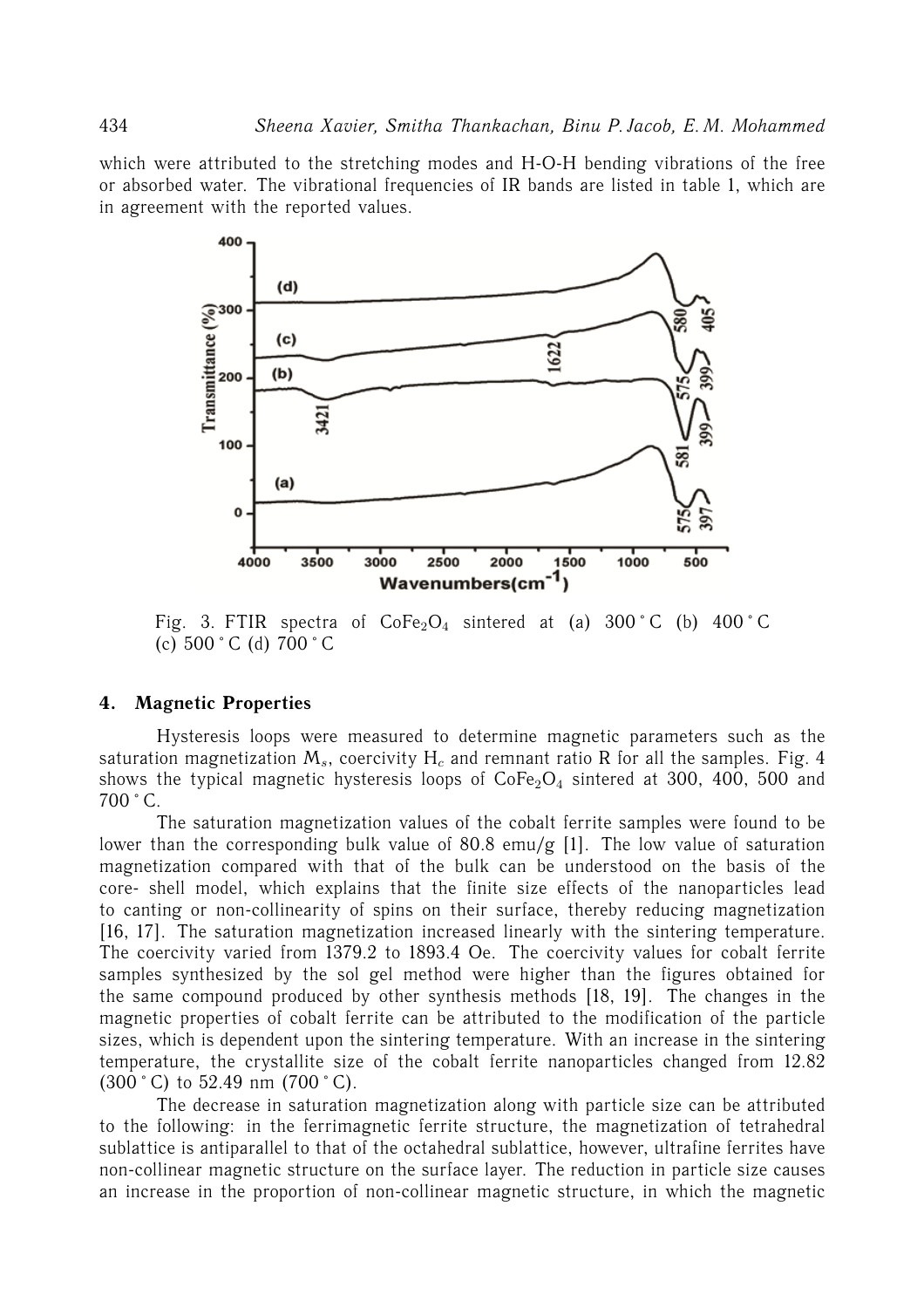

Fig. 4. Room temperature magnetic hysteresis of  $CoFe<sub>2</sub>O<sub>4</sub>$ 

moments are not aligned with the direction of external magnetic field. This increase in the proportion of non-collinear structure decreases the saturation magnetization.

| Sintering temperature | $M_{S}$         | $M_R$            | $H_C$  |        |
|-----------------------|-----------------|------------------|--------|--------|
| $\degree$ C)          | $\text{remu/g}$ | $\text{(emu/g)}$ | (Oe)   |        |
| 300                   | 35.38           | 13.85            | 1640.3 | 0.3915 |
| 400                   | 43.50           | 17.95            | 1893.4 | 0.4126 |
| 500                   | 47.37           | 21.84            | 1652.9 | 0.4611 |
| 700                   | 52.24           | 20.07            | 1379.2 | 0.3842 |

Table 3. Magnetic parameters of  $\text{CoFe}_2\text{O}_4$  nanoparticles

The coercivity first increased as the sintering temperature increased, reaching a maximum value of 1893 Oe at 400 °C, and then decreased for any further increase in temperature. It is reported that coercivity is affected by the factors such as magnetocrystallinity, micro strain, size distribution, anisotropy and the magnetic domain size [20–22]. In the multidomain regime, the coercivity is inversely proportional to the size of the nanoparticles [20]. The low value of coercivity at 300 ˚ C may be due to the presence of superparamagnetic particles, particularly for values close to 10 nm. The saturation magnetization is related to coercivity through the Brown's relation;

$$
H_C = \frac{2 K_1}{\mu_0 M_s},
$$
\n(4)

where  $K_1$  is the anisotropy constant and  $\mu_0$  is the permeability of free space. According to this relation, coercivity is inversely proportional to the saturation magnetization. The results of our experiments also lead to the above relation except for the sample sintered at 300 ˚ C. As indicated earlier this deviation could be attributed to the presence of superparamagnetic particles. The variation of coercivity and saturation magnetization with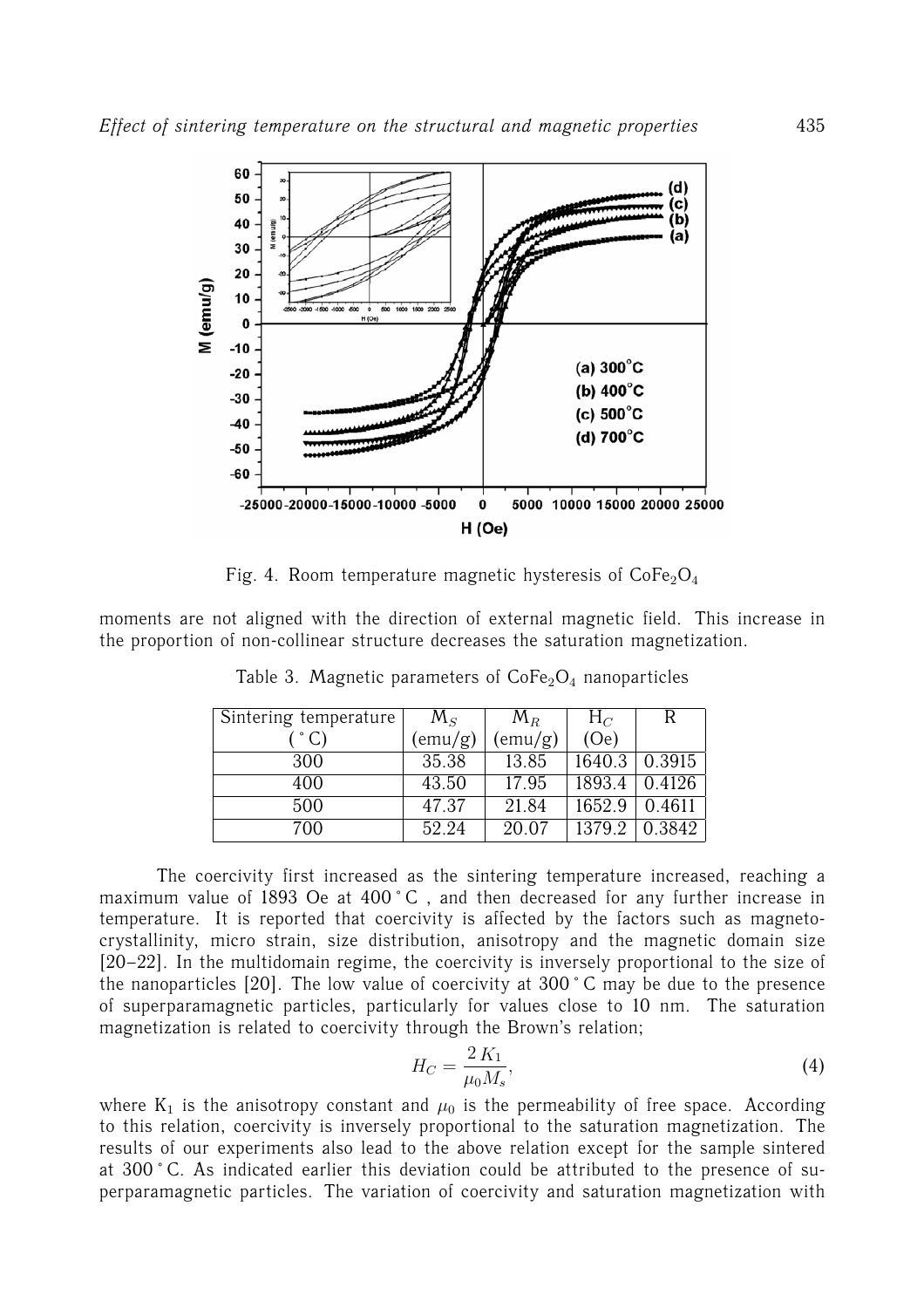sintering temperature is shown in figure 5. The remnant ratio  $R = M_r/M_s$  is an indication of the ease with which the direction of magnetization reorients to the nearest easy axis magnetization direction after the magnetic field is removed. The values of the remnant ratio of the prepared samples are in the range 0.38–0.46. The low value of R is an indication of the isotropic nature of the material [23].



Fig. 5. Variation of saturation magnetization and coercivity as a function of sintering temperature

#### **5. Conclusions**

Nanocrystalline cobalt ferrite has been successfully synthesized by the sol-gel method. XRD results confirmed the formation of cubic spinel structure in all the samples. The crystallite size of the samples increased with the higher sintering temperatures. The crystallite size varied from 13 to 52 nm and was in reasonable agreement with the results obtained from TEM. The FTIR analysis corroborated the spinel structure of the samples. The expected stoichiometry of the samples was confirmed by the XRF elemental analysis. The saturation magnetization increased gradually with increasing sintering temperatures, while coercivity initially increased, attaining a maximum value and then decreased. These results have been explained based on the particle size and surface effects of the ultrafine materials and were in agreement with the Brown's relation.

#### **Acknowledgements**

SX acknowledges the University Grants Commission of India for providing teacher fellowship. EMM thanks DST and UGC for the financial support. Authors thank SAIF, CUSAT Kochi, SAIF, IIT Madras and SAIF IIT Mumbai for providing XRD, FTIR, VSM and TEM measurement facilities.